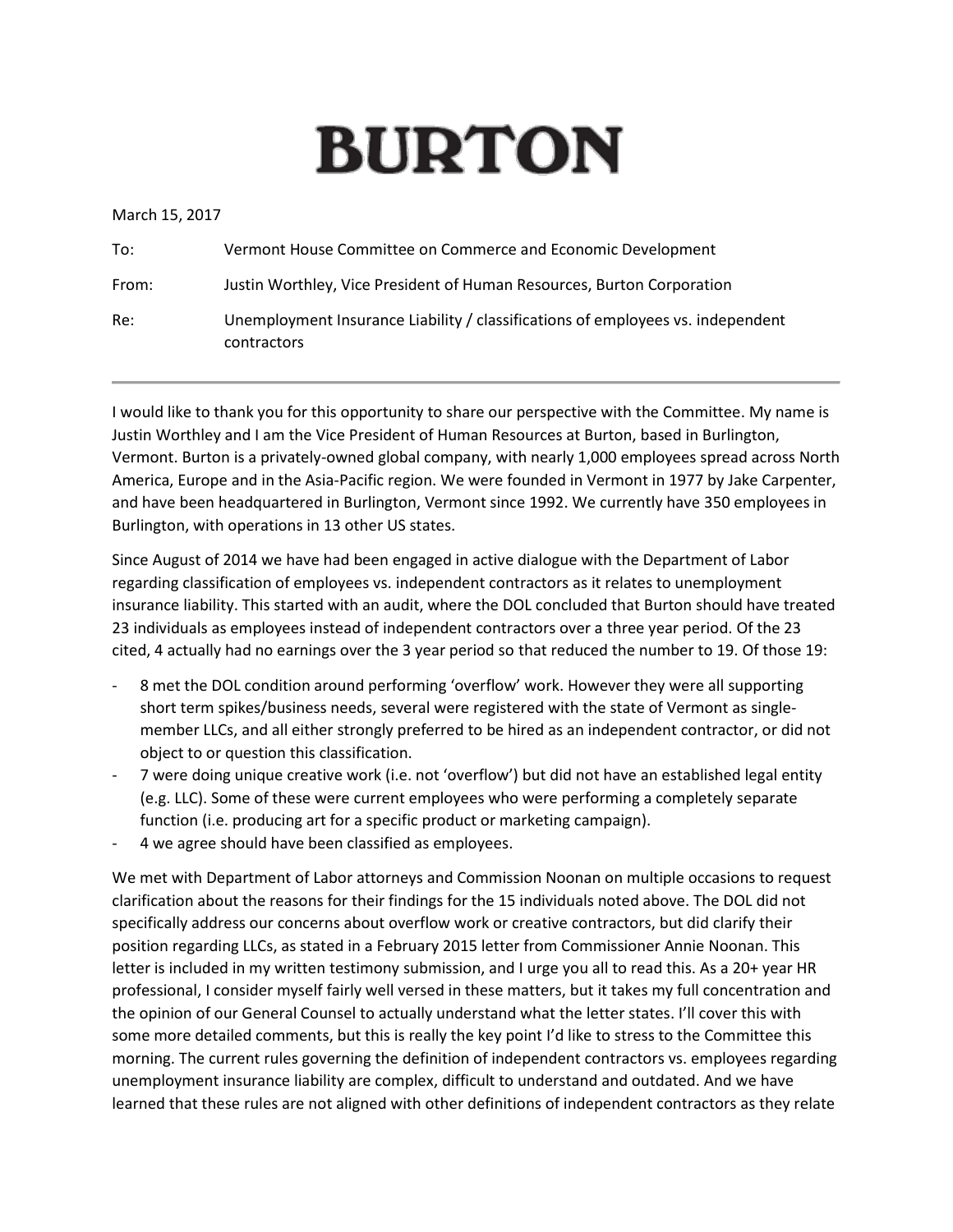to workers' compensation and IRS status, and the DOL has advised us that we need to navigate through these various definitions in order to make a determination about who we can hire as an independent contractor vs. an employee. This time and energy is a distraction from our focus on sustaining and growing Burton's footprint in Vermont, and therefore we request this Committee to take steps to streamline and simplify this whole mess in a way that recognizes the nature of work as it exists in 2017.

Back to the audit we went through for just a moment… As a result of the audit and the DOL's guidance, there have been some practical implications for us at Burton. These include:

- In several circumstances, we have diverted work from Vermont-based artists to individuals based in other states. As noted earlier, we are operating in 13 other states, and the rules regarding independent contractors in all of these states, including California, are less cumbersome than the rules in Vermont. As a  $7<sup>th</sup>$  generation Vermonter myself, it's really hard for me to turn work away from qualified talent individuals in Vermont but the current rules make it impractical for us to do otherwise.
- We have created a new internal employment category called 'Occasional Employee' to supplement our current categories of full time, part time and temporary. We did this to streamline some of our internal processes to be able to more efficiently hire these individuals in question as employees vs. independent contractors, however the complexities associated with hiring (vs. contracting) have made this new classification much more challenging. The complexities include:
	- $\circ$  Because of ACA rules, we need to closely monitor the hours worked by employees in this classification because it affects benefit eligibility, ACA reporting requirements and penalty calculations.
	- $\circ$  Because of ERISA rules, we also need to closely monitor the hours worked as it pertains to eligibility for our retirement plan. Like the ACA rules, the rules governing ERISA plans are completely independent of our internal definitions.
	- $\circ$  While Vermont is technically an 'at-will' employment state, the administrative rulings of the Department of Labor, and the judicial rulings of the courts, have established that it is virtually impossible to fire 'at-will' and this places more administrative burden on us as an employer regarding these occasional employees than necessary.
	- $\circ$  These administrative requirements place an extra demand on Burton that does not add any value for us, and it doesn't add any value for the individuals either. In fact we've had some individuals refuse to work as an occasional employee because they are adamant that they do not want to be put on payroll or be considered benefit-eligible for their own personal reasons.

To make all of this a whole lot easier, we are recommending three changes for this Committee to consider. They are:

- **1. Confirm that Limited Liability Corporations are not individuals, and therefore not subject to the ABC test.**
- **2. Eliminate Part B of the ABC test.**
- **3. As an alternative to eliminating Part B of the ABC test, create an exemption for individuals hired to produce unique creative works, i.e. creative contractors.**

Here is some additional insight regarding these recommendations: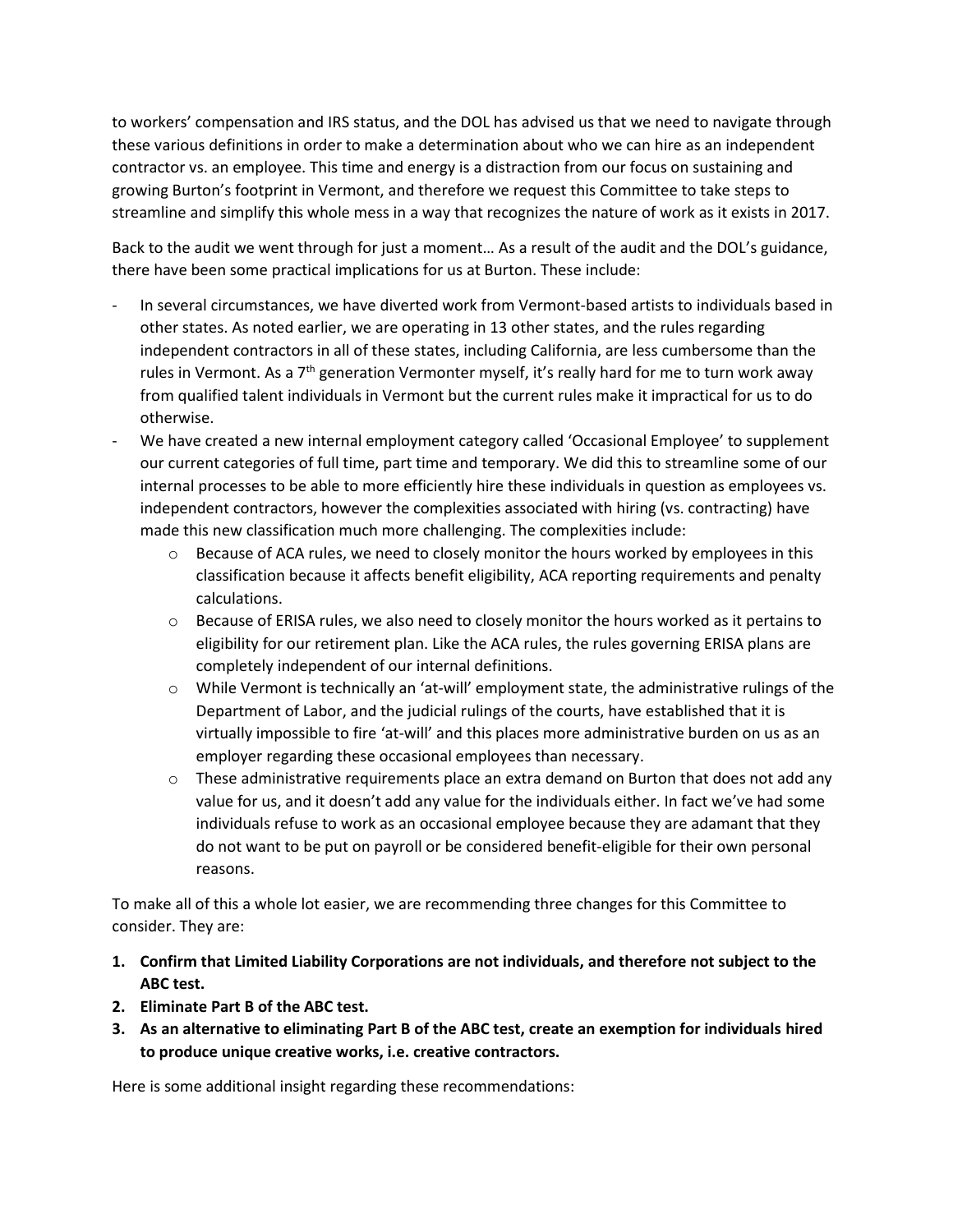## **1. Confirm that Limited Liability Corporations are not individuals, and therefore not subject to the ABC test.**

As noted previously, the Department of Labor has told us that single-member LLC's need to be treated as individuals and are therefore subject to the ABC test. In the recent Vermont Supreme Court ruling in Great Northern Construction, Inc. v. the Department of Labor, the court reinforced that the legislature needs to clarify this:

We do not in this decision address the question whether "individual" includes a single member LLC like O'Connor's LLC. The statutory language applying the ABC test to "individuals" performing services for wages predates, by many decades, the creation of the limited liability company (LLC) business form. Compare 1957, No. 105, § 1 (establishing ABC test), with Limited Liability Company Act, 1995, No. 179 (Adj. Sess.), § 4 (recognizing the LLC form). For that reason, whether "individual" includes this relatively newer business form is a difficult question that has not yet been addressed directly by this Court, or the Legislature. **Given the popularity of the LLC business form, this question should be addressed by the Legislature**.

This is a small, but necessary step that we strongly urge this Committee and the broader House and Senate take to clear up the confusion about LLCs. It's sort of shocking to us that this hasn't been sorted out and clarified yet. The court may call LLC's 'relatively newer', but it's been 20+ years since LLCs were created as a business form in Vermont. Personally I don't consider that to be 'newer'.

## **2. Eliminate Part B of the ABC test.**

Part B of the test is about whether the individual does work performed by our business. Eliminating Part B would be more in line with federal rules (such as IRS and FLSA rules), which are most concerned with the "Right to Control" and "Independent Trade" factors (parts A and C of the test). Moreover, other states, such as Montana, have eliminated the "B" part of the test or simply follow federal rules (Alabama).

The Department of Labor has also established a very broad interpretation of Part B of the test, applying the standard of 'overflow' work. As an example, in the DOL's view, if we have graphic designers on staff, then any other graphic designer must be treated as an employee under Part B of the test. We disagree with this interpretation because graphic design work may require different experience and creative direction based on a number of factors which may include the project, the medium, the market need, etc. And often times we consider hiring positions such as graphic designers through contract when we are working on a specific, shorter-term project or deliverable that our in-house team does not have the bandwidth or specialized skills and experience to handle. And our strong preference is to hire through contract because the project is not an ongoing need, and we don't want or need to manage all the ensuing requirements that come along with hiring an employee vs. independent contractor for a shortterm need.

Eliminating Part B would provide employers like Burton the flexibility to add short-term resources based in Vermont (vs. other states) quickly and efficiently to capitalize on business opportunities. If/when those opportunities turn into stable/ongoing work, then the remaining Parts A and C of the test would steer our long-term resource needs towards employment and away from contract. Expand rapidly and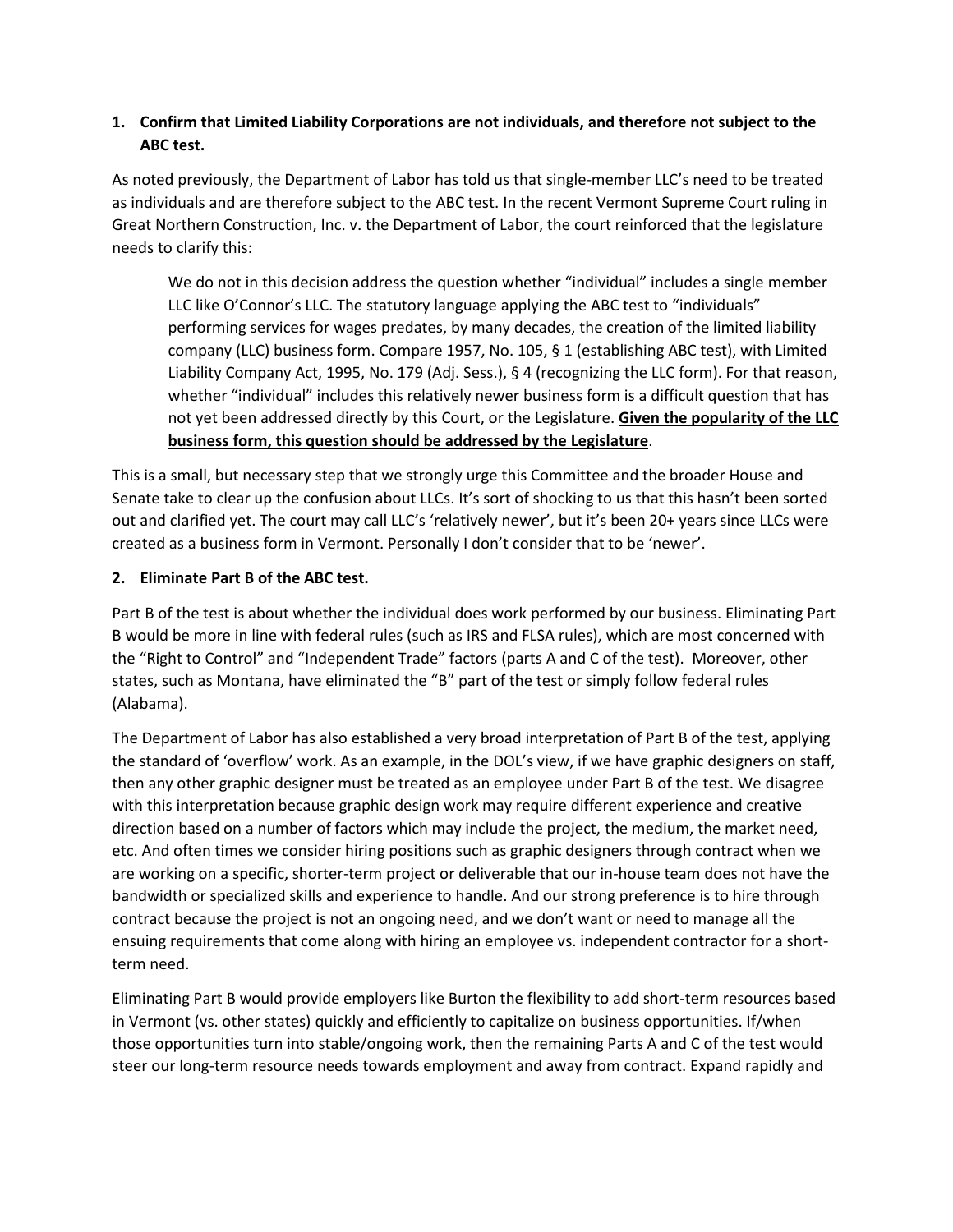with flexible contract resources, and then transition to high-quality employees as growth proves to be sustainable; this is the business cycle that will allow us to continue to thrive and grow in Vermont.

## **3. As an alternative to eliminating Part B of the ABC test, create an exemption for individuals hired to produce unique creative works, i.e. creative contractors.**

While eliminating Part B makes the most sense to us, our next preference would be to get an explicit exemption regarding creative contractors. We would seek an exemption for "creative" contractors, such as artists, graphic designers, photographers, videographers, etc. The exemption could even contain some type of limit; by way of example only, this limit could be any creative contractor who is paid less than \$5,000 in a year. This type of exemption would recognize the fact that Burton requires unique, short-term, project specific, creative resources that are common in the "new economy" of 2017.

Wrapping up, it is our opinion that these recommendations will support the goal of providing appropriate flexibility to key employers like Burton to meet short-term business needs, while ensuring that Vermonters working as independent contractors are not excluded from these opportunities. It's time for the Legislature to create rules that will work for the vast majority of businesses like Burton that follow with rules with an intent to build and create great companies and great jobs here in Vermont, and stop focusing all the attention on the very small minority who skirt the rules; no matter how you structure the rules, some will still find ways to bend and break them – so deal with them separately and don't punish the rest of Vermont's great companies with laws and rules that remain out-dated, complex and confusing.

Thank you for your consideration and you are welcome to contact me for any follow-up.

Respectfully submitted,

**BURTONG Justin Worthley** | VP – Human Resources | (802) 651-0499 | (802) 922-0713 mobile

Addendum: Letter from DOL Commissioner Annie Noonan to Burton, February 21, 2015